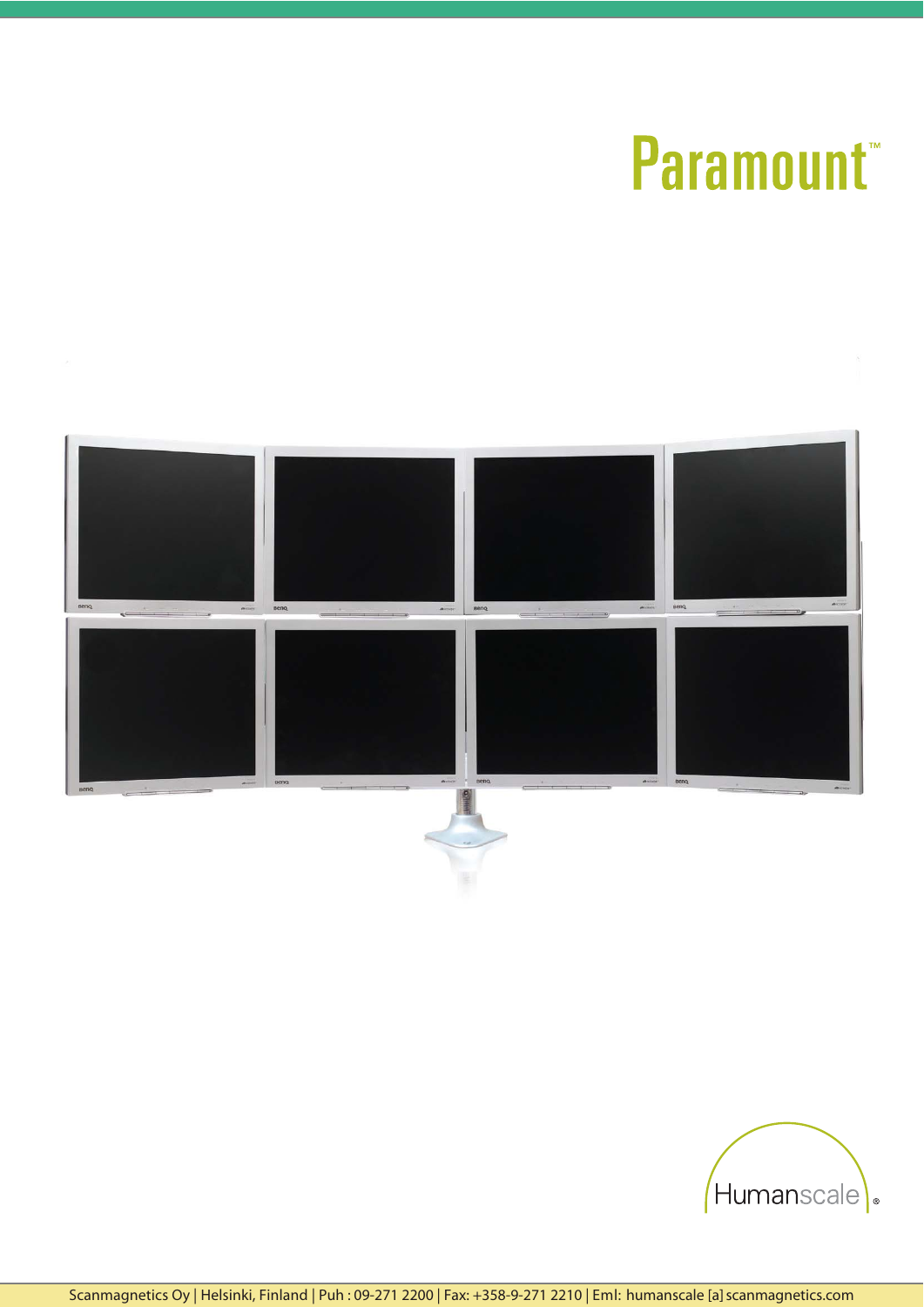### The World's Simplest, Most Flexible Multi-Monitor Display

Specifically designed for the dynamic trading desk environment where down time costs big money, Paramount is the most functional, user-friendly multiple-monitor mounting system ever created.

It installs in less than ten minutes and can support anywhere from two to eight monitors on one or two rows. More importantly, it can be reconfigured in a snap. Even the longest required change from two monitors to eight, or vice versa—takes less than five minutes. Plus, no additional parts or tools are required. Everything needed to support such a dramatic reconfiguration is integrated into the basic unit, including a second-row crossbar.

Save time. Save money. Save resources. Paramount is the first multi-monitor display that makes it all possible.

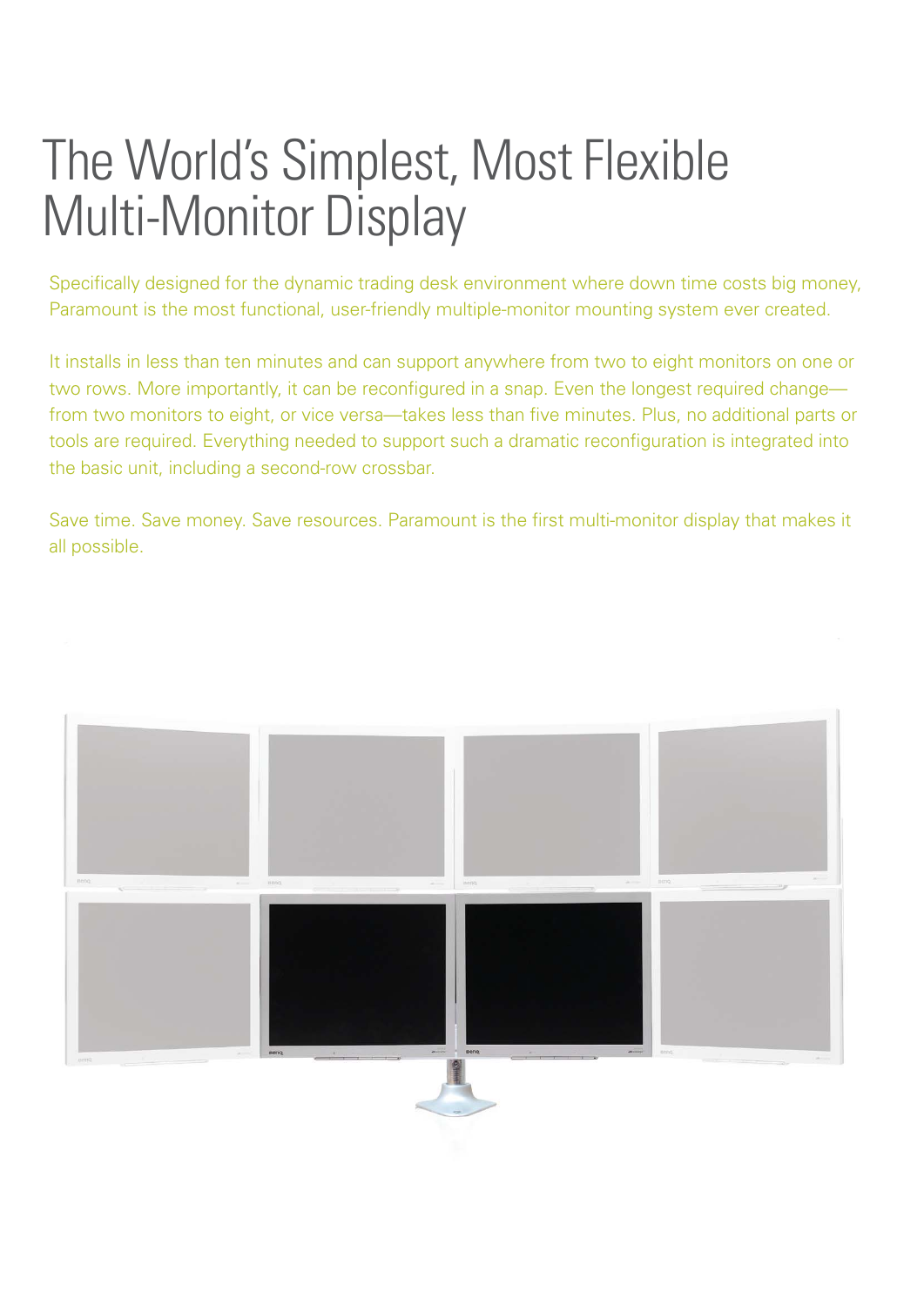## The Paramount Advantage



#### Integrated Upper Row

The inclusion of the second-row crossbar into the basic unit separates Paramount from all other multi-monitor displays. When required, the upper row simply raises up to support a second row of monitors. If no longer needed, it moves quickly and easily back to its original position behind the first row of monitors—without extra tools or parts—making reconfiguration a breeze.

#### Ultimate Flexibility

Paramount can support virtually any configuration of two to eight monitors on any desk surface or slatwall. One crossbar can hold up to four 24" monitors or three 30" monitors arranged in portrait or landscape orientations, and hinged wings can accommodate a flat, curved, or U-shaped display. Plus, Paramount is available with a variety of mounting options for almost any application.